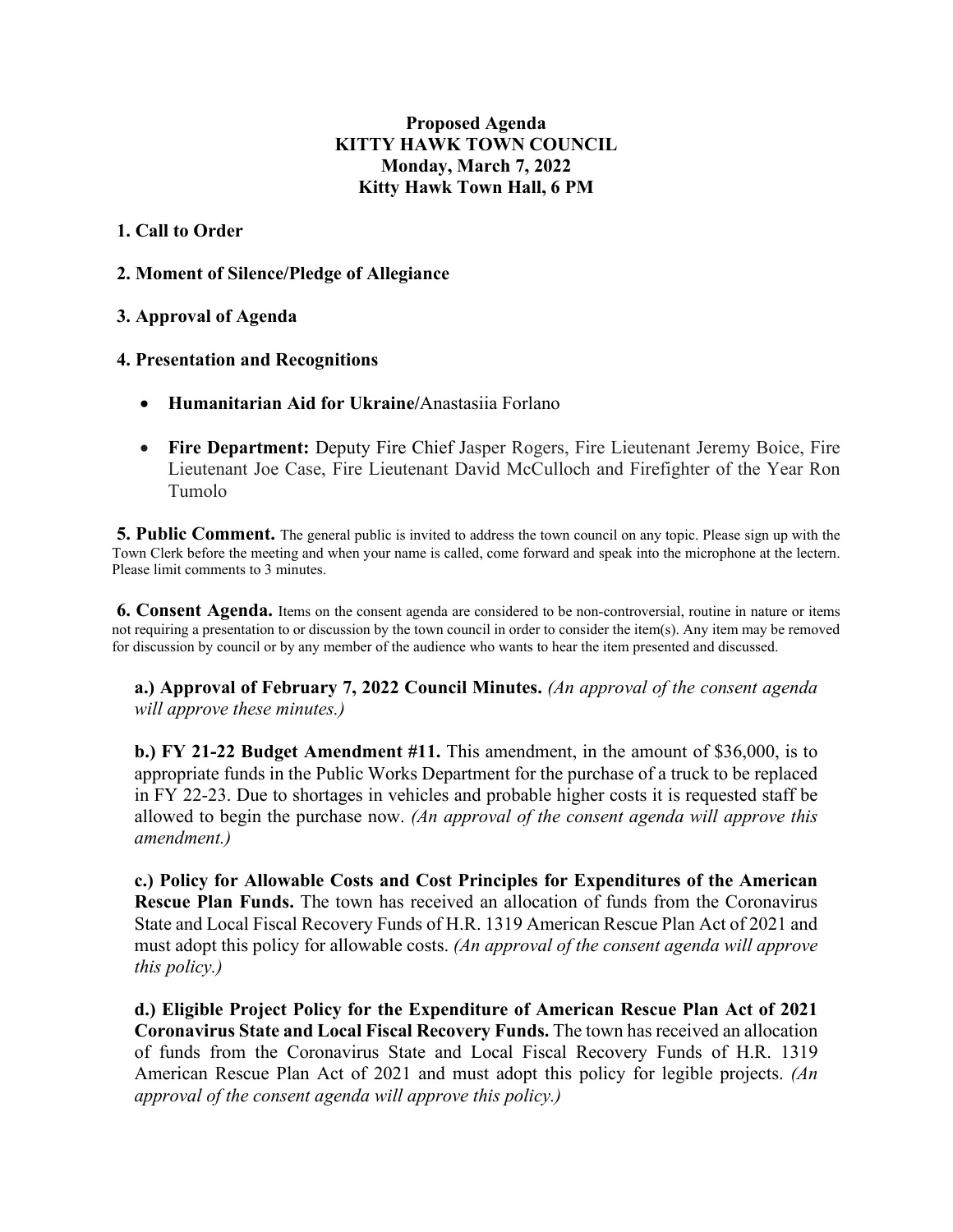**e.) Ordinance Establishing Special Revenue Fund 20.** This ordinance is to establish a budget for a project to be funded by the Coronavirus State and Local Fiscal Recovery Funds of H.R. American Rescue Plan Act of 2021. *(An approval of the consent agenda will approve this ordinance.)* 

**f.) FY 22-23 Budget Calendar.** This calendar shows the dates of the January 31<sup>st</sup> CIP meeting, March 28<sup>th</sup> Operating Budget Work Session and June 6<sup>th</sup> Public Hearing for the July 1, 2022 implementation of the FY 22-23 Budget. *(An approval of the consent agenda will approve this budget calendar.)* 

**g.) Request to Hire Fire Captain Above Step 10 of Pay Grade.** Town policy requires council approval for any offer of employment higher than Step 10. There is a highly qualified candidate for this position and staff recommends hiring him at Grade 63, Step 14 (\$62,100.87). *(An approval of the consent agenda will approve this hiring recommendation.)* 

**h.) On-Demand Bulk Item Collection.** Staff is recommending an on-demand, as needed, collection service to replace the current quarterly scheduled pickup dates. The number of items has gotten less, and it has become difficult to have items hauled to disposal sites. Customers may use this service once per quarter. *(An approval of the consent agenda will approve this recommendation.)* 

**i.) Resolution in Support of a Wright Brothers Tribute Museum and Observatory.** This resolution requests that the State of North Carolina allow the site at the Aycock Brown Welcome Center in Kitty Hawk to be used for a museum, observatory and welcome center. A new building will be built, furnished and funded by Ken Hyde, Wright Experience, Bill Cress, Access Aerospace, LLC and other private donors. *(An approval of the consent agenda will approve this resolution.)* 

# **7. Items Removed from the Consent Agenda**

# **8. Public Hearings:**

**a.)** Zoning Text Amendment: Proposal to amend Sec 42-528, amending regulations and restrictions pertaining to accessory dwelling units.

**b.)** Special Use Permit: 3933 Welch Street – Medical office in BC-2 (Beach Commercial) district

# **9. Planning:**

**a.)** Schedule Public Hearing: Special Use Permit: 3839 Moore Shore Road – Commercial crabbing and fishing operations in VR-1 district. It is requested that the hearing be held on April 4, 2022.